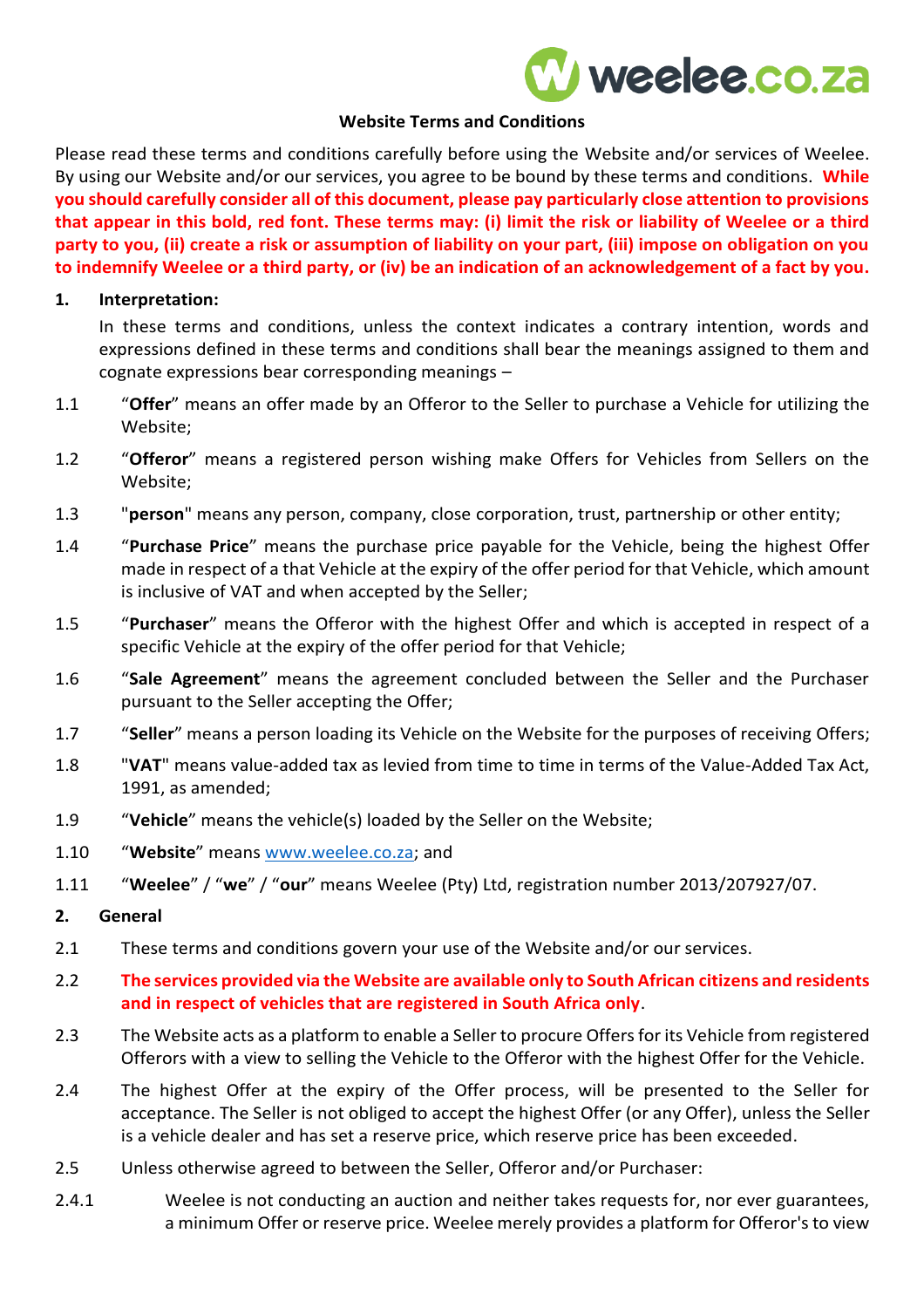Vehicles advertised by Sellers and to allow Offerors the opportunity to make Offers for Vehicles if they wish to;

- 2.4.2 loading the Vehicle on the Website and obtaining an Offer, is free of charge. The Offer does not constitute a valid and binding sale until such time as the Offer has been accepted by the Seller; and
- 2.4.3 should the Seller accept the Offer, the details of the Purchaser be disclosed to the Seller. No fee is payable by the Seller. Weelee receives a fee from the Purchaser on acceptance of the Offer.

# **3. True and Correct Information**

Should you upload a Vehicle to the Website and make it available to Offerors, you hereby acknowledge that an Offer being made by an Offeror will be made based on the information provided by you. Accordingly, you hereby unconditionally warrant and confirm that all information provided by you is true accurate and correct.

## **4. Sale**

- 4.1 Unless otherwise agreed to between the Seller, Offeror and/or Purchaser, a valid sale agreement will be entered into between the Seller and the Purchaser immediately once the Seller accepts the Offer and the Seller will be deemed to have sold, and the Purchaser will be deemed to have purchased, the relevant Vehicle. **Please note: The sale will be subject to the Purchaser inspecting the Vehicle and the Vehicle being as described on the Website.**
- 4.2 When you click to accept an Offer, legal obligations arise. You must not accept any Offer through this Website unless you understand and agree all our terms and conditions. Once an Offer is accepted, it is deemed that you have read and understood the terms and conditions of the Sale Agreement, available on our website or on request from info@weelee.co.za. If you have any queries please contact us before accepting any Offer or conducting any transaction for any service through this Website.
- 4.3 Unless otherwise agreed to between the Seller, Offeror and/or Purchaser, an Offer from a Purchaser shall be open for acceptance by the Seller as follows. If such Offer is received on a -
- 2.4.4 Monday, Seller must accept by no later than 15h00 on the Tuesday;
- 2.4.5 Tuesday, Seller must accept by no later than 15h00 on the Wednesday;
- 2.4.6 Wednesday, Seller must accept by no later than 15h00 on the Thursday;
- 2.4.7 Thursday, Seller must accept by no later than 15h00 on the Friday;
- 2.4.8 Friday, Seller must accept by no later than 15h00 on the following Saturday; and
- 2.4.9 Saturday, Sunday or Public Holiday, by no later than 15h00 on the next business day,

# provided that **if the Offer from the Purchaser is not accepted by the relevant time, it shall lapse and cease to be of any further force or effect**.

- 4.4 The Purchaser and the Seller will be solely responsible for arranging a time and place to:
- 3.2.1 meet and inspect the Vehicle;
- 3.2.2 pay the Purchase Price;
- 3.2.3 complete all necessary documentation, including delivery of the original NATIS form to the extent that the Vehicle is not financed; and
- 3.2.4 hand over of the Vehicle, together with all service books and spare keys.
- 4.5 The Seller may be required to drive to the relevant Purchaser's dealership in order to conclude the sale of the Vehicle.
- 4.6 The Purchaser will be responsible for attending to the transfer of ownership, registration,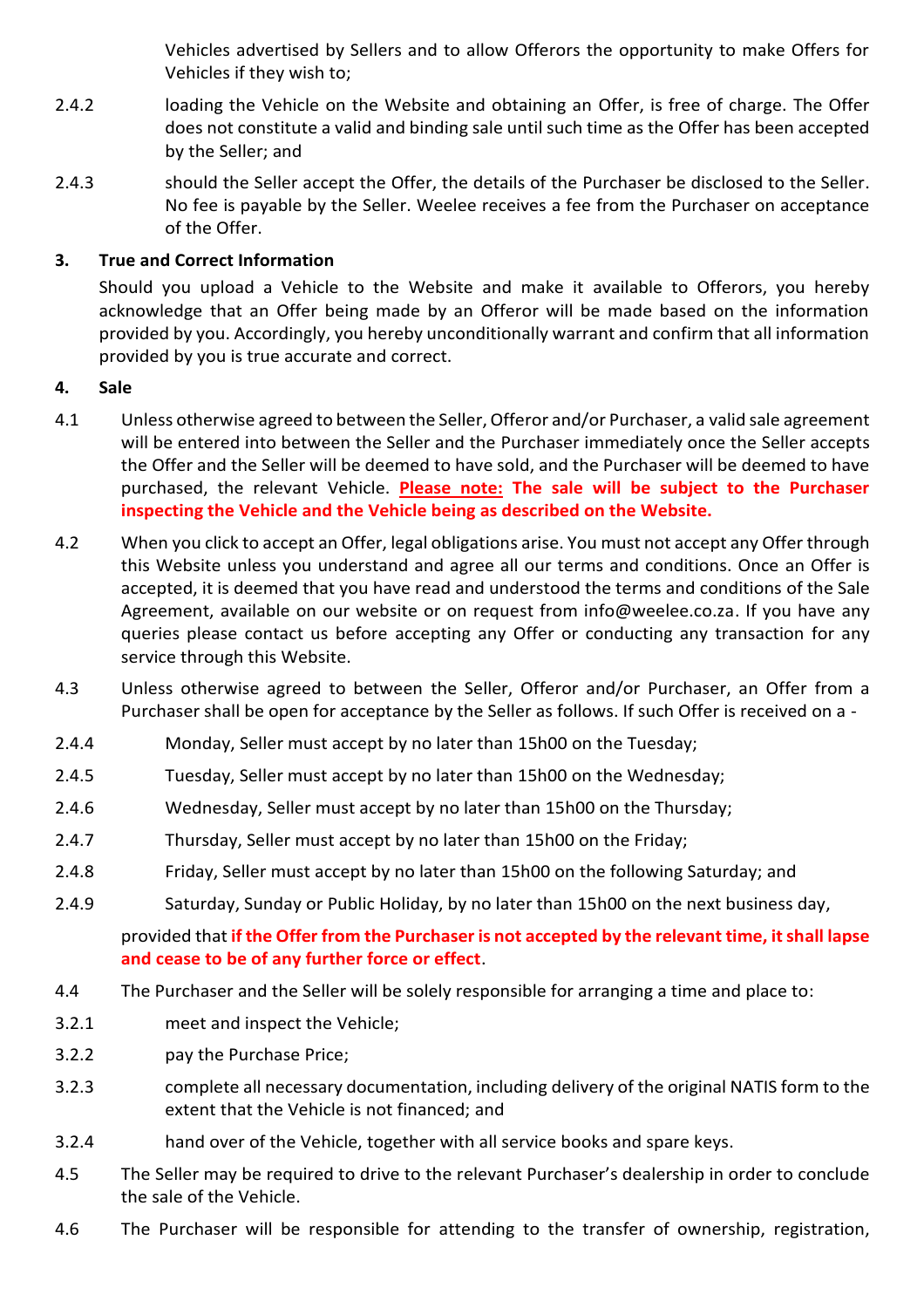roadworthy certificate and/or settling any outstanding finance amounts (**limited to the amount of the Offer**, **amounts owing by the Seller to any financier over and above this amount must be settled by the Seller**), at the Purchaser's cost.

#### **5. Indicative Valuation**

- 5.1 Subject to a Seller entering true and accurate information relating to the relevant Vehicle on the Website, the Seller may receive an *estimated value* range for its Vehicle. **The estimated value range is merely an indicative value of the Vehicle and is to be used for information purposes only - this is in no way a minimum Offer guarantee**. Due to the fact that many Offerors may be making Offers on the Vehicle, the highest Offer may be at a higher value or lower value than the values in the indicative range, and **will still be subject to the Purchaser inspecting the Vehicle and the Vehicle being in accordance with the Seller's description thereof, as disclosed through the Website**. **The valuation of a Vehicle utilizing the Website does not in any way whatsoever constitute an Offer to purchase the Vehicle.**
- 5.2 Unless the contrary is agreed to between the Seller, Offeror and/or Purchaser, the Seller may decide in its sole discretion whether to accept an Offer to sell its Vehicle utilizing the Website, but **note that once an Offer is accepted, a legally binding contract of sale is created between the Purchaser and the Seller and the Seller shall be obliged to sell the Vehicle to the Purchaser on the terms and conditions contained in the Sale Agreement**.

#### **6. Period of Ownership and Paperwork**

- 6.1 Unless the contrary is agreed to by the Purchaser, all Vehicles must have been registered in the Seller's name for a minimum period of 6 months from the date on which the Vehicle was loaded on the Website.
- 6.2 No Purchaser shall be obliged to purchase any Vehicle if, in its sole discretion, all relevant paperwork and sale history are not in order to its satisfaction.

#### **7. User Rights**

- 7.1 Activities or actions of users that are designed to make our service dysfunctional or to otherwise frustrate our commercial endeavours are strictly prohibited.
- 7.2 The Website shall not be used for, including but not limited to, speculative, false or fraudulent purposes. The Website and the content provided in this site may not be copied, reproduced, republished, uploaded, posted, transmitted or distributed. 'Deep-linking', 'embedding' or using analogous technology is strictly prohibited. Unauthorized use of this site and/or the materials contained on this site may violate applicable copyright, trademark or other intellectual property laws or other laws.
- 7.3 Users may not, without our written consent, extract parts of our service and data and / or reuse it. In particular, users are prohibited without the written consent of Weelee from performing data mining, using any robots or similar data gathering and extraction programs to extract any substantial parts of our service and/or data for reuse.
- 7.4 Linking, integration or associating any other links to our service without the prior written consent of Weelee are prohibited.
- 7.5 The presentation and functionality of the Website's service can, depending on type of access for example, via desktop or mobile application - differ. The right to use the Website's service and its functions is only within the current framework based on the current technology available.

## **8. No Agency and Limitation of Liability**

- 8.1 **Weelee is only responsible for providing the platform to procure Offers for Vehicles.**
- 8.2 **Weelee does not make any guarantee or promise that any Offer will be made in respect of any Vehicle. Weelee will make the Seller's advertisement of the Seller's Vehicle available to all**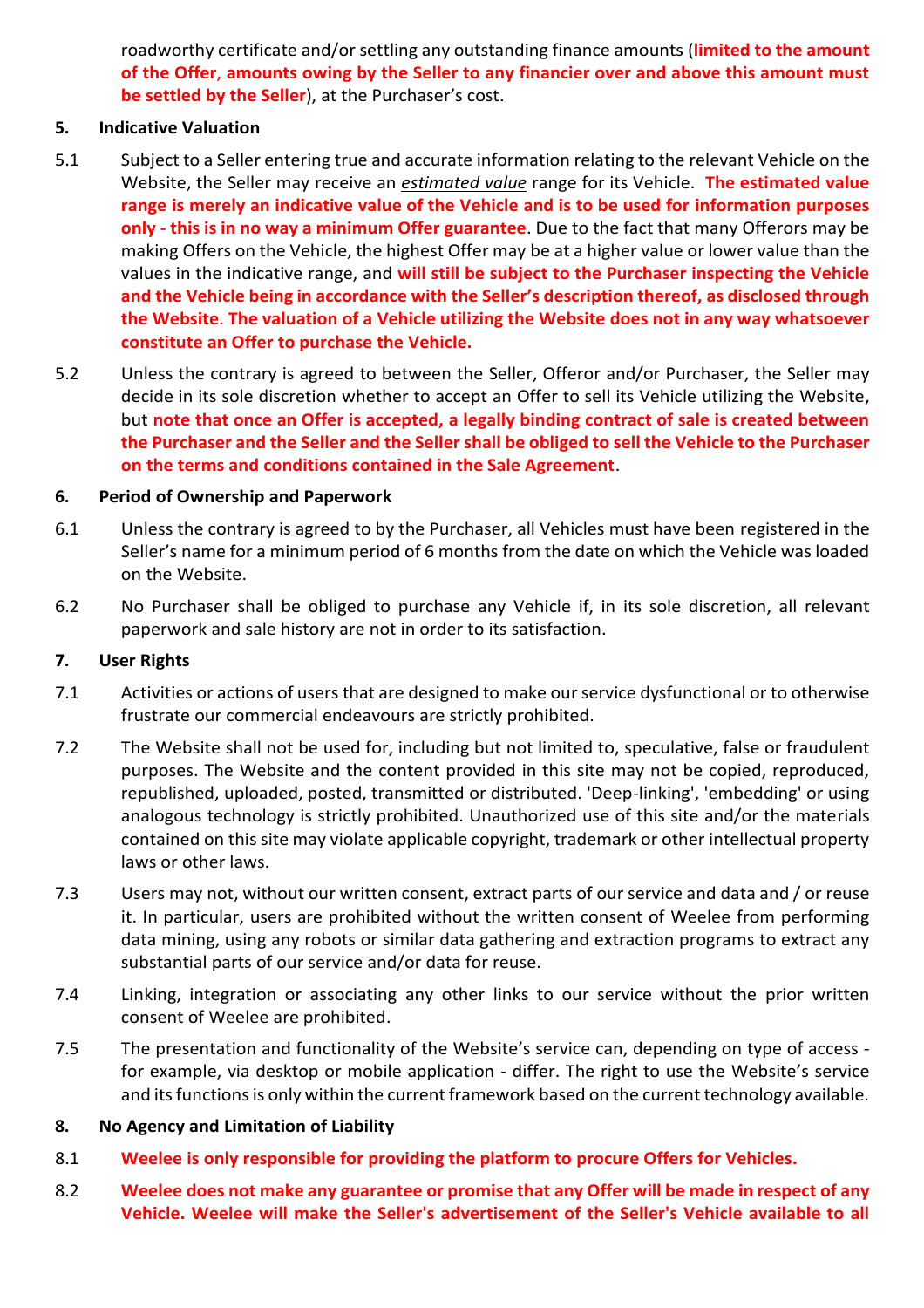**prospective Offerors for consideration.** 

- 8.3 **The Sellers, Offerors and Purchaser(s) are independent third parties and nothing contained herein shall be deemed to constitute a partnership, joint venture or the like between them nor to constitute the Sellers, Offerors and/or Purchaser as the agents of Weelee for any purpose. The Sellers, Offerors and/or Purchaser shall not by reason of their actions or omissions incur any liability to Weelee and the Sellers, Offerors and/or Purchaser shall not be entitled to authorise, represent or to hold out to any third party that the relationship between Weelee and any of them is that of a partnership, joint venture or the like. Each of the Seller, Offerors and/or Purchaser undertakes not to make any representations which might induce the belief that the relationship of agency, joint venture, partnership or employment exists between any of them and Weelee.**
- 8.4 **Weelee shall not be liable for any technical defects, in particular for the continuous and uninterrupted availability of the Website, for the correct reproduction of the user-entered content as well as the valuation estimate provided online or via email.**
- 8.5 **Weelee shall not be liable to any person for any loss, of whatsoever nature and howsoever caused any of the Seller's, Offerors' and or the Purchaser's actions, including but not limited to, the Seller and/or the Purchaser breaching any provision of the Sale Agreement entered into between them, the Vehicle not being described accurately on the Website, the failure by the Purchaser to pay the Purchase Price of the Vehicle (in whole or in part), any failure by the Seller and/or Purchaser to transfer the Vehicle, deregister the Vehicle, pay traffic outstanding traffic fines and/or any other acts or omissions by the Seller and/or the Purchaser which may in any way detract from the provisions of the Sale Agreement, including the settling of any outstanding finance on the Vehicle and/or corresponding with any finance house in respect thereof.**
- 8.6 **Due to the nature of the Internet, access to the Website may occasionally be interrupted or restricted beyond our control. In addition, we reserve the right to interrupt access for purposes of repairs, maintenance or the introduction of new services.**
- 8.7 **Weelee shall not be liable for any damages caused to any user through the use of the Website and/or by any third party, including the Seller, the Offerors and/or the Purchaser, as well as the accuracy and/or completeness of the information or content thereon. The use of the Website is at the user's own risk.**

## **9. No Warranty**

- 9.1 The contents of this Website are provided "as is" without warranty of any kind, either expressed or implied, including but not limited to warranties of merchantability, fitness for a purpose and non-infringement.
- 9.2 The owner of this Website, the authors of these contents and in general anybody connected to this site in any way, from now on collectively called "Providers", assume no responsibility for errors or omissions in these contents.
- 9.3 The Providers further do not warrant, guarantee or make any representation regarding the safety, reliability, accuracy, correctness or completeness of these contents. The Providers shall not be liable for any direct, indirect, general, special, incidental or consequential damages (including -without limitation- data loss, lost revenues and lost profit) which may result from the inability to use or the correct or incorrect use, abuse, or misuse of these contents, even if the Providers have been informed of the possibilities of such damages. The Providers cannot assume any obligation or responsibility.

# **10. POPI Consent / Data Protection Policy**

10.1 The protection of personal data and privacy of users of our Website is taken very seriously by us. To ensure maximum protection, we comply with all legal requirements of data protection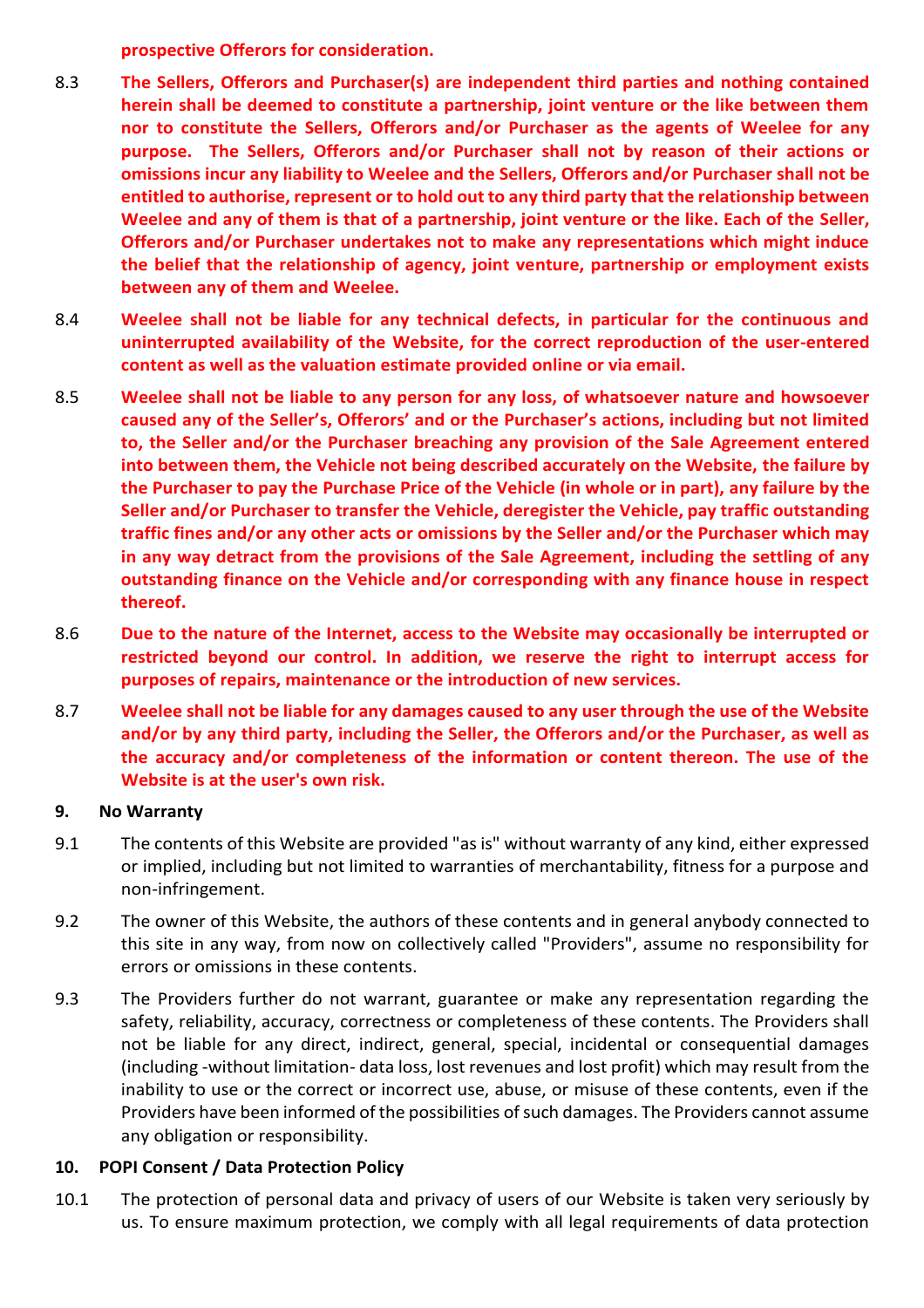law in South Africa.

- 10.2 Please refer to our privacy policy available on www.weelee.co.za.
- 10.3 **Please note that by using the Website you are agreeing to our privacy policy, which includes your consent to our sharing some of your personal information with third parties for purposes of marketing certain automotive and insurance related products, and others, to you. If you do not agree to this, please email us now on info@weelee.co.za.**
- 10.4 **If you do not agree to our Privacy Policy, please do not use the Website.**

# **11. Website Rights**

- 11.1 All logos, logos, texts, images and other data on our Website are subject to copyright. The use of our Website does not entitle you to further commercial use of this information. The modification, further processing and use in media of any kind is not permitted. Any further commercial use is possible only with prior written consent from us.
- 11.2 The unauthorised use of our information and the logos or trademarks of third parties that are represented on our Website, violate our rights or the rights of others and is not permitted.
- 11.3 We reserve the right to:
- 9.3.1 modify or withdraw, temporarily or permanently, the Website (or any part of) with or without notice to you and you confirm that we shall not be liable to you or any third party for any modification to or withdrawal of the Website; and/or
- 9.3.2 change these terms and conditions from time to time, and your continued use of the Website (or any part of) following such change shall be deemed to be your acceptance of such change. It is your responsibility to check regularly to determine whether these terms and conditions have been changed. If you do not agree to any change to these terms and conditions then you must immediately stop using the Website.
- 11.4 We will use our reasonable endeavours to maintain the Website. The Website is subject to change from time to time. You will not be eligible for any compensation because you cannot use any part of the Website or because of a failure, suspension or withdrawal of all or part of the Website due to circumstances beyond our control.
- 11.5 Your continued use of the Website following the posting of any amendments to these terms and conditions will mean that you accept those amendments.

## **12. Third Party Links**

- 12.1 In an attempt to provide increased value to our users, we may provide links to other websites or resources. You acknowledge and agree that we are not responsible for the availability of such external sites or resources, and do not endorse and are not responsible or liable, directly or indirectly, for the privacy practices or the content (including misrepresentative or defamatory content) of such websites, including (without limitation) any advertising, products or other materials or services on or available from such websites or resources, nor for any damage, loss or offence caused or alleged to be caused by, or in connection with, the use of or reliance on any such content, goods or services available on such external sites or resources.
- 12.2 All transactions are 128 bit Secure Socket Layers (SSL) encrypted.

# **13. Monitoring**

We have the right, but not the obligation, to monitor any activity and content associated with the Website. We may investigate any reported violation of these Conditions or complaints and take any action that we deem appropriate (which may include, but is not limited to, issuing warnings, suspending, terminating or attaching conditions to your access and/or removing any materials from the Website).